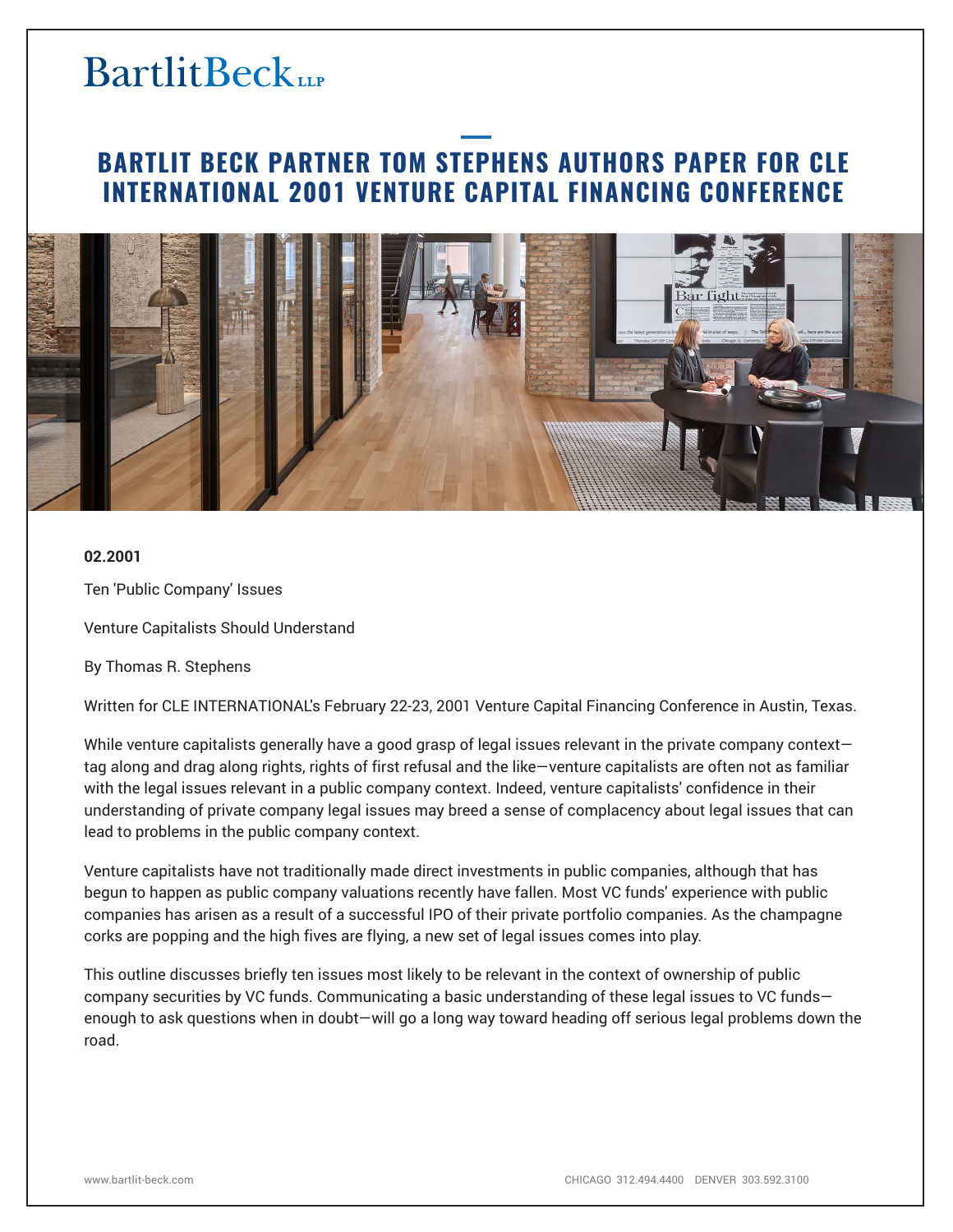BARTLIT BECK PARTNER TOM STEPHENS AUTHORS PAPER FOR CLE INTERNATIONAL 2001 VENTURE CAPITAL FINANCING CONFERENCE

# 1. SEC Beneficial Ownership Filings

· Section 16 (Forms 3, 4 and 5) officers, directors, 10% owners

Section 16 of the Securities Exchange Act of 1934 requires public disclosure of stock ownership—including initial ownership and changes in ownership—by officers, directors and 10% stockholder of public company issuers. The initial Form 3 filing must be filed prior to effectiveness of the IPO registration statement (or thereafter within 10 days of a new officer or director taking office or a VC fund's ownership exceeding 10%). A Form 4 must be filed to report most changes in stock ownership. Form 4s are due by the 10<sup>th</sup> day of the month following the month in which the change occurred. Form 5 filings are required for a handful of transactions not required to be filed on a Form 4—such as option grants and gifts—and for transactions that should have been reported on a Form 4 but were not. Form 5s are due within 45 days of the issuer's fiscal year end (*e.g.,* by February 14 for issuers on a calendar year end). However, Form 5 filings can be avoided completely by voluntarily including Form 5 transactions on a Form 4 filed before the Form 5 deadline. One or more entities or individuals can make a joint filing, which can ease the filing logistics when a number of entities or individuals may be deemed to beneficially own the same shares (*see* the discussion of beneficial ownership below).

Forms 3, 4 and 5 may be filed electronically using the SEC's EDGAR system or in hard copy. Electronic filings generally have the advantage of effectively extending the filing deadline by a day or two. The SEC will also accept hard copies of faxed filings, opening up the possibility of faxing the filing at the last minute to a DC location and having the filing messengered to the SEC. Both electronic and hard copy filings become quickly available to the public, although EDGAR filings may be somewhat easier to locate, particularly for older filings. See, for example, Yahoo's 'Insider' links under the public company profile links to information provided by First Call/ Thompson Financial, which carries a summary of all Form 4 filings by issuer.

The biggest challenge for most VC funds is to establish a system to report transactions in public company securities to someone responsible for ensuring that Section 16 filings are promptly made. While this sounds simple enough in concept, VC funds find it difficult in practice because the fund employees responsible for making buy-sell decisions are often not the employees, or outside legal counsel, charged with SEC filings. Keep in mind that only 10 days at the beginning of each month are permitted to make Form 4 filings.

A number of public companies file Form 4s for their officers and directors, and these companies may require the officer or director to fill out a form to report transactions. Some companies require a monthly form even if no transactions have occurred. Few public companies, however, will file the required reports for the VC funds that hold their shares, so most VC funds are on their own for these filings.

As a practical matter, there is little penalty for failing to make timely Section 16 filings. The SEC has regulatory authority and can bring enforcement action. However, the SEC acts only in particularly egregious cases, and often only when other legal violations have occurred. The only other likely penalty for an untimely filing is a mention of the late filing in the issuer's proxy statement. The SEC's view is that a little public embarrassment is its best assistant for achieving compliance with the Section 16 filing requirements.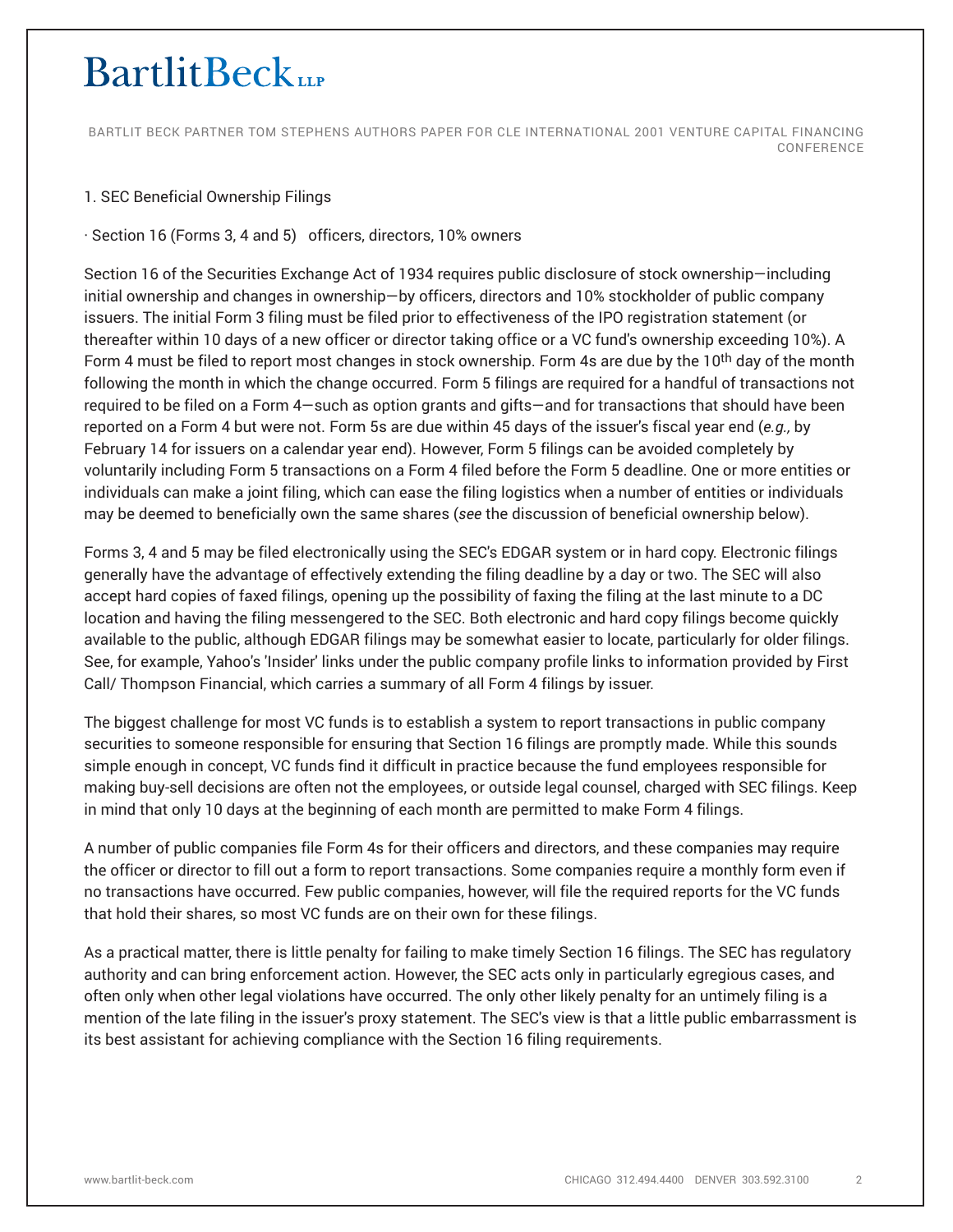BARTLIT BECK PARTNER TOM STEPHENS AUTHORS PAPER FOR CLE INTERNATIONAL 2001 VENTURE CAPITAL FINANCING CONFERENCE

Section 16 filings can be surprisingly complex. Only one suggestion here—follow Peter Romeo and Alan Dye's *Section 16 Forms and Filings Handbook*, which at last count included 167 sample filings illustrating the suggested treatment for filings in different factual circumstances.

· Regulation 13D/G—5% owners

In addition to Section 16 filings, 5% owners have filing requirements under Section 13(d) of the Securities Exchange Act of 1934. The SEC has adopted a short form 'chedule 13G' filing and a long form 'Schedule 13D' filing, which requires much more extensive information than Schedule 13G. Filers fall into four basic categories:

- *'Grandfathered' 13G filers.* Most funds will find themselves here. Essentially, any 5% owner who owns stock prior to the IPO and does not acquire beneficial ownership of more than 2% of the issuer's stock in a 12month period qualifies to file a Schedule 13G.
- *'Institutional' 13G filers.* Banks, brokerage firms, insurance companies and other institutions also qualify for 13G status, unless they are a party to any arrangements affecting control of the issuer.
- *'Passive' 13G filers.* Holders who own less than 20% of an issuer's stock and are not party to any arrangements affecting control of the issuer also qualify to file a Schedule 13G.
- *13D filers.* If a 5% stockholder does not fit within one of the three categories above, a Schedule 13D is required.

A number of differences between Schedule 13G and Schedule 13D exist. A Schedule 13G is essentially a snapshot taken, generally, at the end of the year. A Schedule 13D, on the other hand, is more like a movie, with amendments to the filing required at any point if a material change occurs. As indicated above, the information required for a Schedule 13D is much more extensive, and the information is required for a number of individuals and entities associated with the VF fund, including disclosure for any officers and directors (or general partners).

One of the most difficult issues for VC funds in connection with Schedule 13D filings and Schedule 13G filings is the SEC's broad definition of 'beneficial ownership.' Beneficial ownership is attributed to anyone who controls the fund's shares—so typically all general partners, and possibly other control entities such a bank holding companies or other parent companies. This broad attribution of beneficial ownership can create significant challenges in the VC fund context. A Schedule 13D for a venture capital fund that operates as a subsidiary of a much larger organization—bank VC funds, for example—can be quite time consuming to compile.

Finally, even if a VC fund holds less than 5% of the public company's securities, the fund may have Schedule 13D or Schedule 13G filing obligations if it is part of a 'group' (discussed below).

The SEC has enforcement authority over violations of the Section 13 filing obligations, and has brought enforcement proceedings against VC funds for failing to make Schedule 13D filings. In addition, private rights of action may also exist.

Additional information on the nuts and bolts of Section 13(d) filings can be found in my book, *Beneficial Ownership Reporting: Schedules 13D and 13G*, part of BNA's Corporate Practice Series.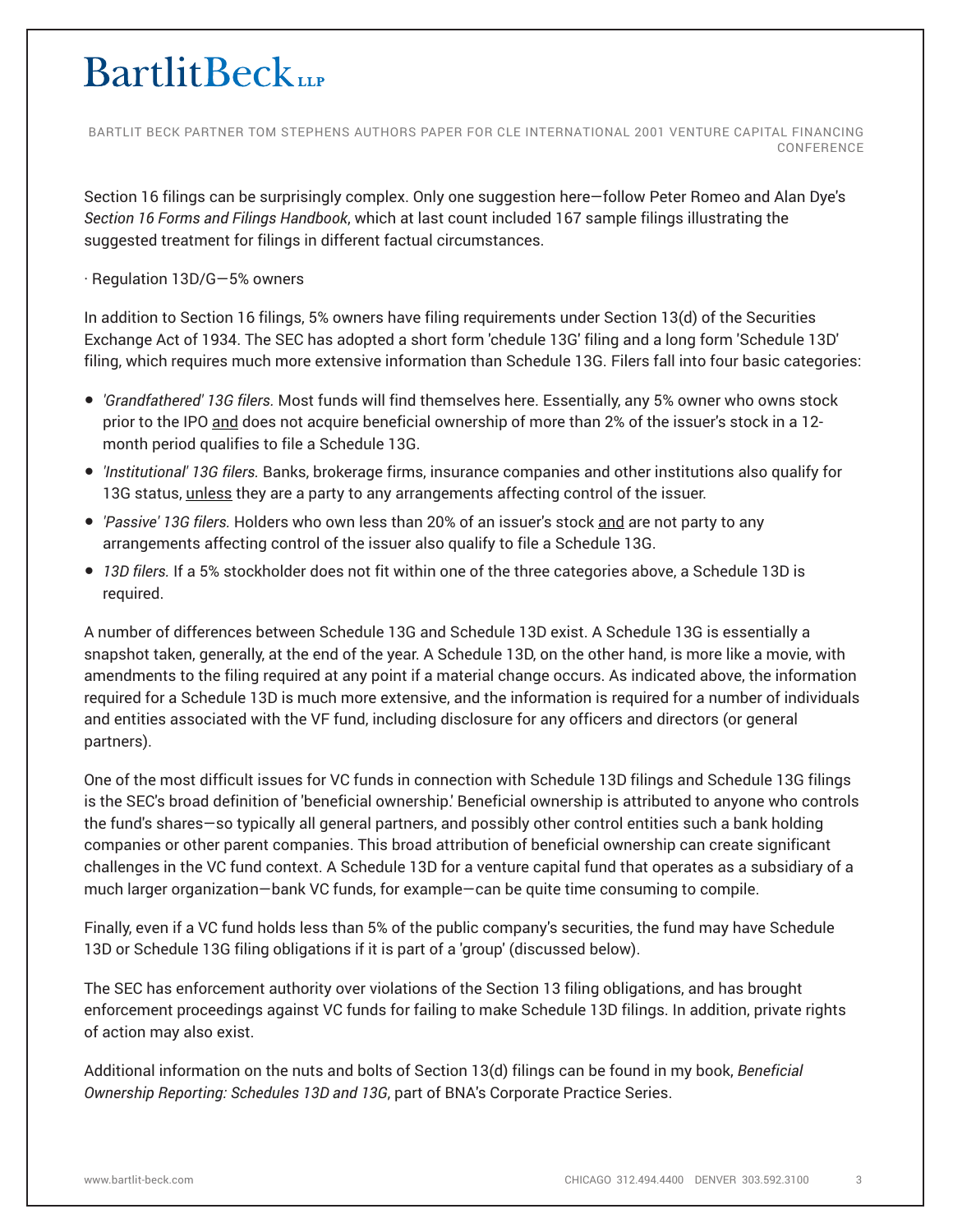BARTLIT BECK PARTNER TOM STEPHENS AUTHORS PAPER FOR CLE INTERNATIONAL 2001 VENTURE CAPITAL FINANCING CONFERENCE

### · Form 13F—\$100 million institutional investors

Any manager of accounts with more than \$100 million in securities of public companies incurs a different legal obligation—that of making quarterly 13F filings showing all positions held.

### 2. Insider trading issues

Prior to an IPO, VC funds pay little attention to the pitfalls of inside information. But as holders of public company securities, VC funds often have exactly the type of access to insiders that can create problematic situations.

### · Material inside information

Generally, information is material if a reasonable investor would consider it significant in making an investment decision. As mentioned earlier, VC funds often have the type of access to insiders that creates a risk of the fund obtaining inside information. Indeed, from the fund manager's point of view, keeping on top of information about a portfolio company is part of the manager's job. So, unless the VC fund completely changes its approach after an IPO, the VC fund is likely to have material inside information concerning its portfolio companies at any number of relevant points.

### · Tipping issues

Of course, possession of inside information is not necessarily a problem. Trading on the information or tipping the information to third parties is a problem. In particular, VC funds need to take particular care with respect to their own limited partners. Large pension funds, in particular, may well have investments in VC portfolio companies aside from their interest in the VC fund, and an inadvertent insider trading violation may occur based on a VC fund manager 'tipping' information to a limited partner.

# · Internal VC fund policies

VC funds should implement their own insider trading policies, particularly with respect to their own employees and partners. While all information about portfolio companies is typically considered as confidential by VC funds, consideration should be given to further restricting information about public portfolio companies on a 'need to know' basis, based on the simple fact that such information can give rise to insider trading issues. As organizations as diverse as large law firms and financial printers have painfully discovered, inside information can be misused by virtually any staff member. An insider trading policy can help familiarize the VC fund's employees with respect to insider trading issues, and may help head off embarrassing situations. And, if all else fails, a policy at least provides something of a defense if an insider trading violation occurs.

#### · Portfolio company policies

VC fund managers who continue to serve as directors of a public portfolio company following the IPO will be subject to whatever insider trading policy the company adopts. Indeed, VC funds may wish to push for similar policies among their portfolio companies in order to provide for a certain consistency in policies.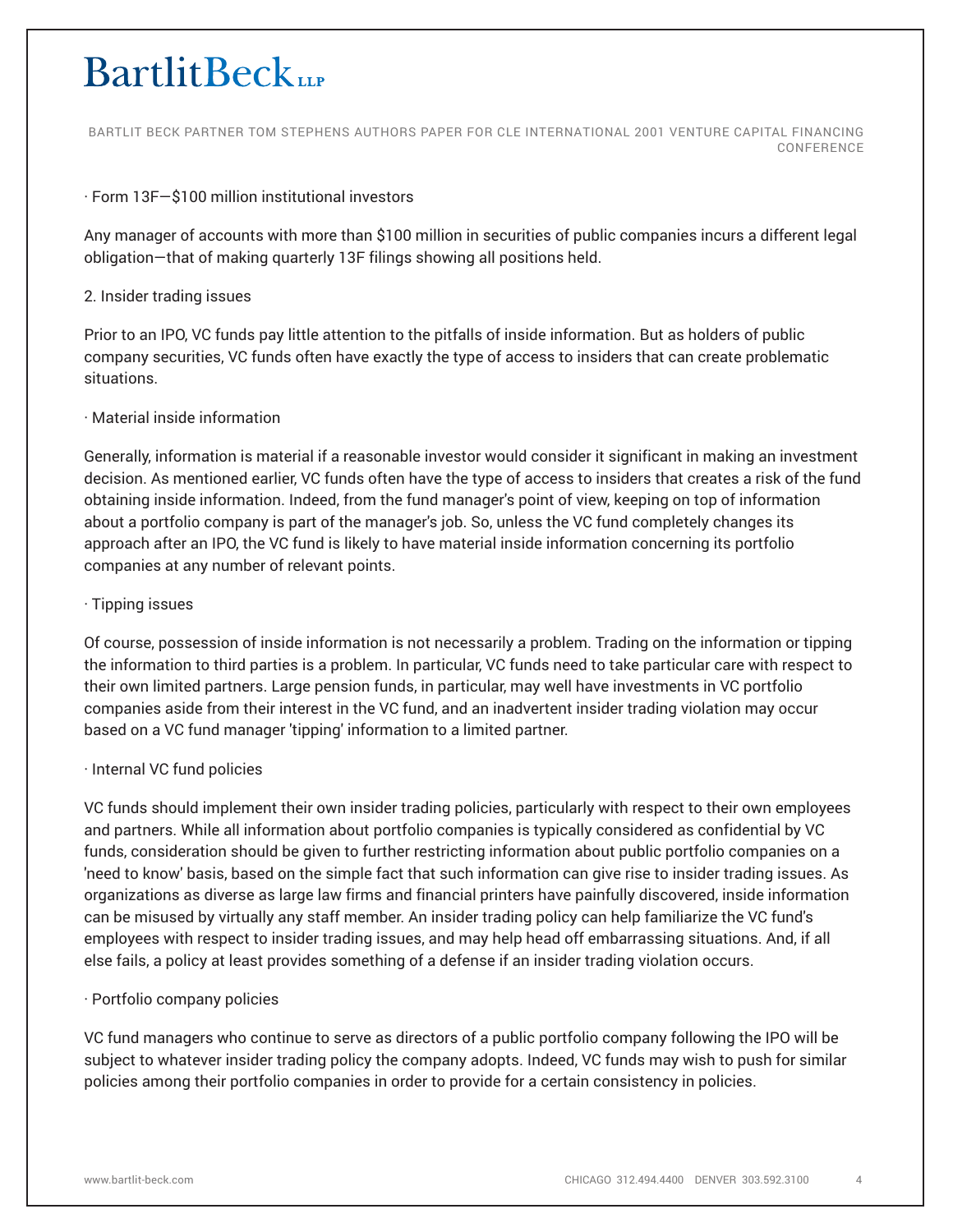BARTLIT BECK PARTNER TOM STEPHENS AUTHORS PAPER FOR CLE INTERNATIONAL 2001 VENTURE CAPITAL FINANCING CONFERENCE

A more problematic issue is whether the VC fund should voluntarily abide by the policies adopted by its portfolio companies. On one hand, the VC fund may be criticized for selling shares when the company's own policy may have forbidden the transaction. On the other hand, it is unlikely a VC fund will have much interest in effectively relinquishing its ability to sell portfolio securities. A middle ground is to make sure the VC fund is aware of the portfolio company's guidelines and that any decision to go outside the guidelines is not inadvertent.

# · Regulation FD

Under the SEC's regulation FD, public companies have been subjected to a new system of regulation designed to ensure that material information is disclosed publicly at the same time it is disclosed outside the company. Dealing with Wall Street and stock analysts has generated most of the attention since the new rule was adopted. However, VC funds are also considered 'market participants' under the new rules. As a result, VC funds are treated no differently than Wall Street analysts, and disclosure of material information to a VC fund may trigger an obligation of public disclosure by the public company. Likewise, statements by a VC fund manager who serves on the board of a public portfolio company may also trigger public disclosure obligations.

### · *Disposition Plans*

Rule 10b5-1, newly adopted by the SEC, received relatively little attention in view of the focus on Regulation FD, but the rule offers a viable strategy for VC funds struggling to liquidate public company portfolio securities in the context of concerns about trading while in possession of inside information. Consider a public company with an active acquisition strategy and a VC fund with either a director or close relationships with the company's management. The VC fund may effectively never have a trading window without at least some question of inside information. However, under the new rule, dispositions pursuant to a pre-existing plan are able to claim a safe harbor from inside trading issues. The downside, of course, is that fund loses some ability to time the market and take advantage of ups and downs in stock prices, although the plan may include provisions with respect to amount, price and timing of trades.

# 3. Sales & Distributions—Legal Issues

# · Valuation issues

Valuation of public company securities distributed in kind can have a significant impact on a VC fund's stated returns—and consequently on future fund raising. VC partnership agreements generally have valuation provisions, and these provisions, often overlooked in the past, are more frequently becoming items of negotiation with limited partners.

#### · Rule 144 restrictions

Rule 144 permits VC funds to sell in the public markets restricted securities and affiliate securities. Restricted securities, in a VC context, will generally be securities that were acquired prior to the IPO. Affiliate securities are securities of issuers controlled by the VC fund. Officers and directors of the issuer, by practice, are also deemed to hold affiliate securities.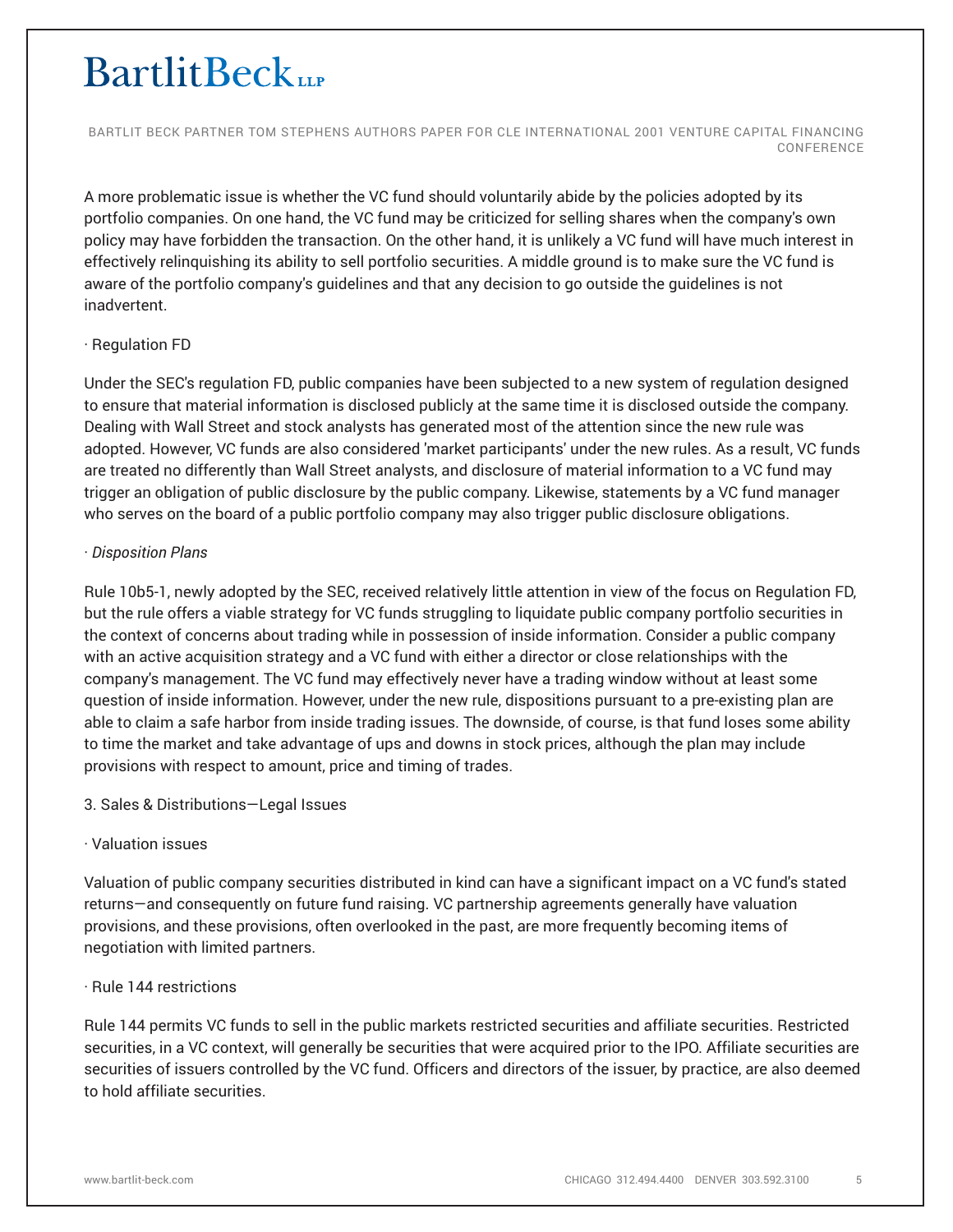BARTLIT BECK PARTNER TOM STEPHENS AUTHORS PAPER FOR CLE INTERNATIONAL 2001 VENTURE CAPITAL FINANCING CONFERENCE

Effectively, Rule 144 requires a one year holding period during which no public trades can occur, followed by a one year period during which securities can be sold in public markets subject to volume limits. After two years, no volume limits apply to sales of restricted securities, but the volume limits continue to apply to sales of affiliate securities. The volume limits permit at least 1% of the outstanding shares to be sold every three months. However, sales by related parties must be aggregated to determine if the 1% threshold has been met. Significantly, in the context of VC funds, sales by limited partners of securities distributed by the fund must be aggregated with any sales by the fund. In addition to the holding period and volume limits, Rule 144 has several other requirements that are not normally at issue—specifically, that the issuer be current in its SEC filings, that sales be conducted in broker transactions, and that a Form 144 be filed.

### · Form 144

Rule 144 requires that a Form 144 be filed prior to or on the date of any sale of restricted or affiliate securities in public markets (other than sales of restricted securities held for two years). All major brokerage firms have special 144 desks where trades subject to Rule 144 are routed, and the brokerage firm will almost always file the Form 144 in connection with executing trades.

### · Secondary offerings and block trades

Piggyback and demand registration rights are almost always sought and received by VC funds when making portfolio company investments. However, these rights are often not used, for a variety of reasons. Seldom will an underwriter accept secondary shares in an IPO, although in the burst of Internet and tech IPOs in 1999 and early 2000, some IPOs included secondary shares. After the IPO, secondary offerings may be a viable option for a fund to liquidate large holdings, but carry significant downsides reflected in the time and effort required for a successful secondary offering and the costs.

Another alternative, which is rarely used, is a block trade arranged by a large brokerage firm. Essentially, like an underwritten offering, the broker acquires a block of securities and then places the securities with selected institutional clients (and, indeed, may have effectively presold a number of the securities prior to the block trade). No prospectus or offering document is used. Brokers engage in very few large block trades as the traditional underwritten offering is an easier and less risky pathway.

#### 4. Sales & Distributions—Market Issues

#### · Lockups

VC funds will be asked to agree to a typical 180 day lockup at the time of the IPO (and may indeed have already agreed to some sort of lockup in the initial registration rights agreement entered into at the time of the VC fund's investment). The expiration of the 180-day lockup has often been greeted with short selling by arbs confident they will be able to cover their short positions as securities come into the market following the expiration of the lockup. The result is often a decline in the public company's stock price in the week or two prior to the lockup expiration, and a less than stable trading market.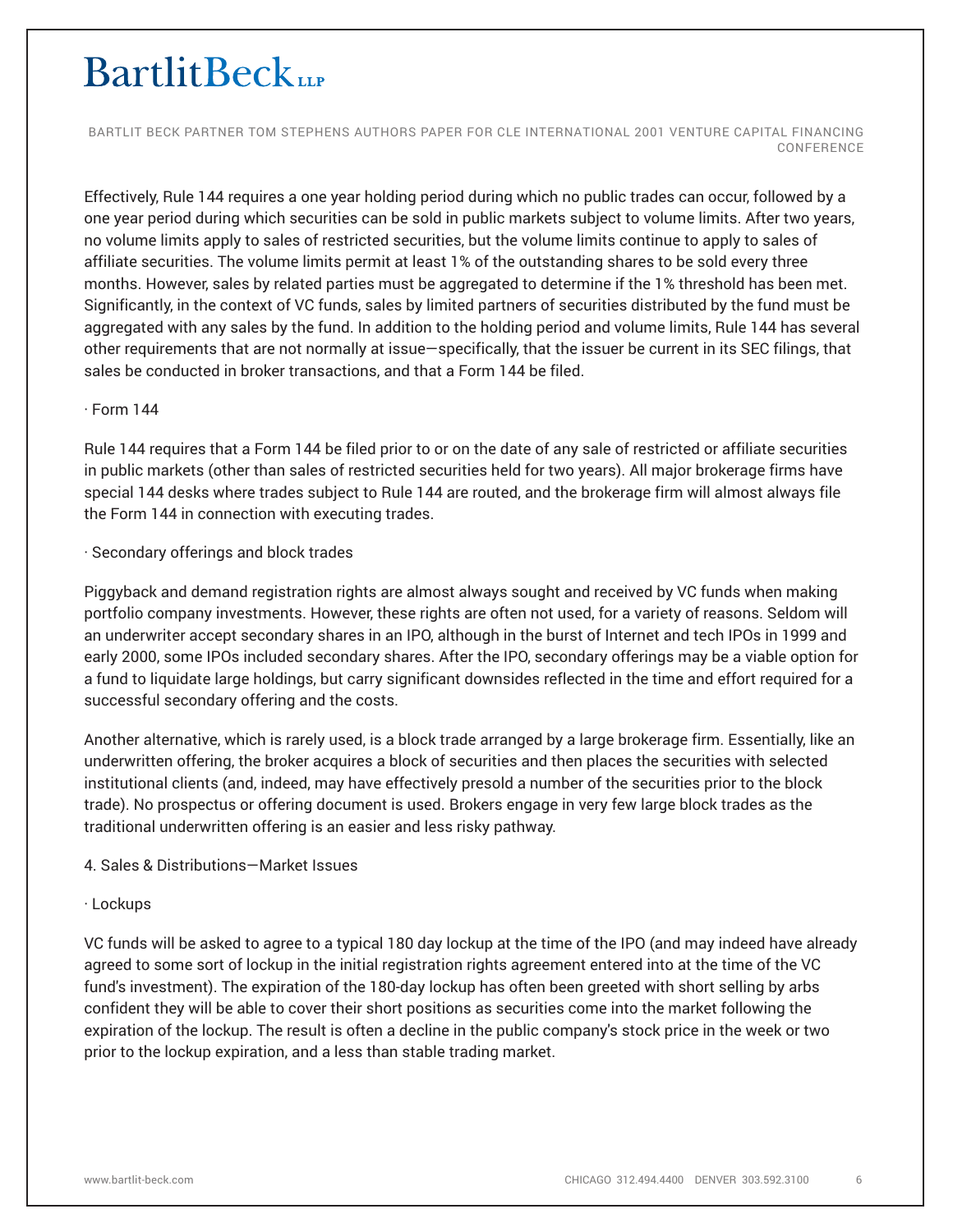BARTLIT BECK PARTNER TOM STEPHENS AUTHORS PAPER FOR CLE INTERNATIONAL 2001 VENTURE CAPITAL FINANCING CONFERENCE

Recognizing these market dynamics, underwriters have been willing to grant early releases from lockups so as to smooth out the shares coming into the market. VC funds may want to look into this possibility and may even want to discuss release priorities with the underwriters prior to the IPO.

### · Float

Perhaps the most telling issue for sales and distributions by VC funds is the amount of public float or trading volume. If the float is reasonably large, in kind distributions may be an effective way to liquidate the fund's position (recognizing that VC fund limited partners will typically sell the distributed securities shortly after receiving them). On the other hand, if float is small, the VC fund may decide that an in kind distribution will not offer an effective means to liquidate its position, and the fund may opt to sell the securities itself, taking into account market conditions along the way.

# · Hedging transactions

The public markets open up the possibility of a VC fund engaging in some hedging transactions—effectively offsetting puts and calls—which reduce the VC fund's risk of holding portfolio securities. These, of course, must be reviewed carefully for compliance with any applicable provisions, such as the short swing profit provisions of Section 16(b).

### 5. Purchases

VC funds are seldom buyers of public company securities, but purchases may arise in at least two distinct circumstances—when market prices are low enough so that investing in a public company suddenly offers an attractive investment alternative, and when VC funds must step in to try to rescue an ailing company.

# · Antitakeover provisions

Antitakeover provisions come from two basic sources—state laws that are designed to restrict and deter takeovers (for example, control share statutes adopted in a number of states, or business combination restrictions like Section 203 of the Delaware General Corporation Law), and provisions adopted by public companies (such as poison pills and advance notice bylaw provisions). VC funds are not generally fans of antitakeover provisions, and some funds routinely insist that portfolio companies not adopt or opt into any antitakeover provisions. Nevertheless, before any acquisition is made of public company securities, VC funds should run the traps on antitakeover provisions, particularly as these are provisions the VC funds seldom encounter.

# · Short swing profit issues

Section 16(b) of the Securities Exchange Act of 1934 imposes a so-called 'hort swing profit' liability on all trades made by officers, directors and 10% stockholders of public companies. While the rules are objective, they are also strict and inflexible, and often catch company insiders by surprise. Essentially, sales or purchases within a six-month period can be matched, and any profit deemed to exist must be paid to the issuer. Needless to say, as long as the VC fund is only disposing of its holdings, the rule is not implicated. But outright purchases of securities, as well as exchanges of securities, acquisitions of options and other transactions that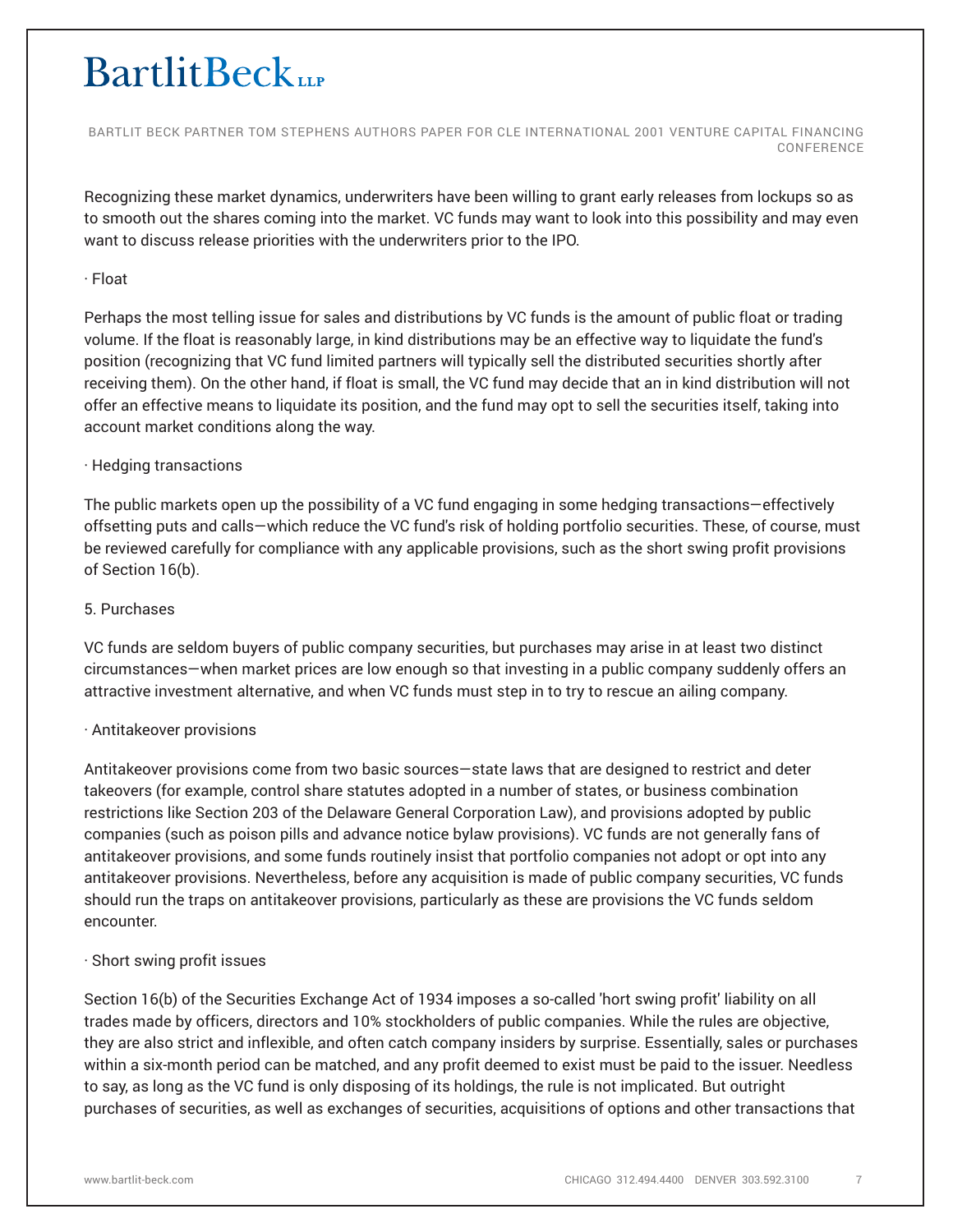BARTLIT BECK PARTNER TOM STEPHENS AUTHORS PAPER FOR CLE INTERNATIONAL 2001 VENTURE CAPITAL FINANCING CONFERENCE

might be considered purchases of the issuer's underlying stock, should be carefully reviewed before the transaction is completed.

A sophisticated plaintiff's bar effectively acts as the enforcement arm for Section 16(b), monitoring Form 4 and 5 filings and public disclosures of trades. To the extent a short swing issue is clear, anyone violating the rule is best advised to pay up and avoid liability for legal fees in a contested case. The plaintiff's attorney identifying the case will collect a percentage of the issuer's recovery, and happily go back to identifying other violators.

While the short swing profit rule is simple enough, the basic concepts have a number of intricate legal nuances. What constitutes a 'purchase' or 'sale' can be a complicated issue, particularly in the context of attributed beneficial ownership and groups as discussed above. As in the case of filing Forms 3, 4 and 5 under Section 16 (a) of the Securities Exchange Act of 1934, the recognized authority is Peter Romeo and Alan Dye.

# · Hart Scott Rodino

As Hart Scott Rodino issues are not limited to public company acquisitions, VC funds should have a general familiarity with the possibility of HSR filings, filing fees and even waiting periods or more comprehensive antitrust reviews. However, acquisitions of public company securities might inadvertently push a VC fund over a filing threshold and, as a result, VC funds should determine whether HSR is applicable before proceeding with any purchase. In particular, VC funds should recognize that the HSR filing thresholds (a minimum of \$50 million as of February 1, 2001) are determined on the basis of market prices, so a VC fund with a very low cost basis may find that the market price of its investment exceeds the \$50 million threshold.

# · *Shareholder Approval*

In the private company context, shareholder approval of a potential investment can be obtained quickly. However, if shareholder approval is required in the public company context, the process may well take two to three months to complete. NYSE and Nasdaq rules require approval of new stock issuances that exceed 20% of the outstanding shares. Generally, a proxy statement must be prepared by the issuer and submitted to the SEC for comment. Once the proxy statement is finalized, printed and mailed, a period of 30 days is generally required before the vote can be taken.

# 6. Group issues

A group for securities purposes is deemed to exist whenever two stockholders act in concert in connection with the issuer's securities. Of course, in the private company context, VC funds seldom do anything but act in concert with others—perhaps other funds or perhaps company management. So, to the extent these arrangements do not disappear at the time of the IPO (or to the extent they reappear as a result of some concerted activity by the VC fund and others after an IPO), the VC fund will be deemed to be part of a group, with a number of potentially un pleasant legal implications.

First, as indicated above, all members of a group have filing obligations for a Schedule 13D or a Schedule 13G if the group holds over 5% of an issuer's securities. For an example, see the particularly complex Schedule 13D filed on September 1, 1998 by virtually all of the stockholders of Crown Castle International Corp. as a result of a voting agreement entered into at the time of the company's IPO.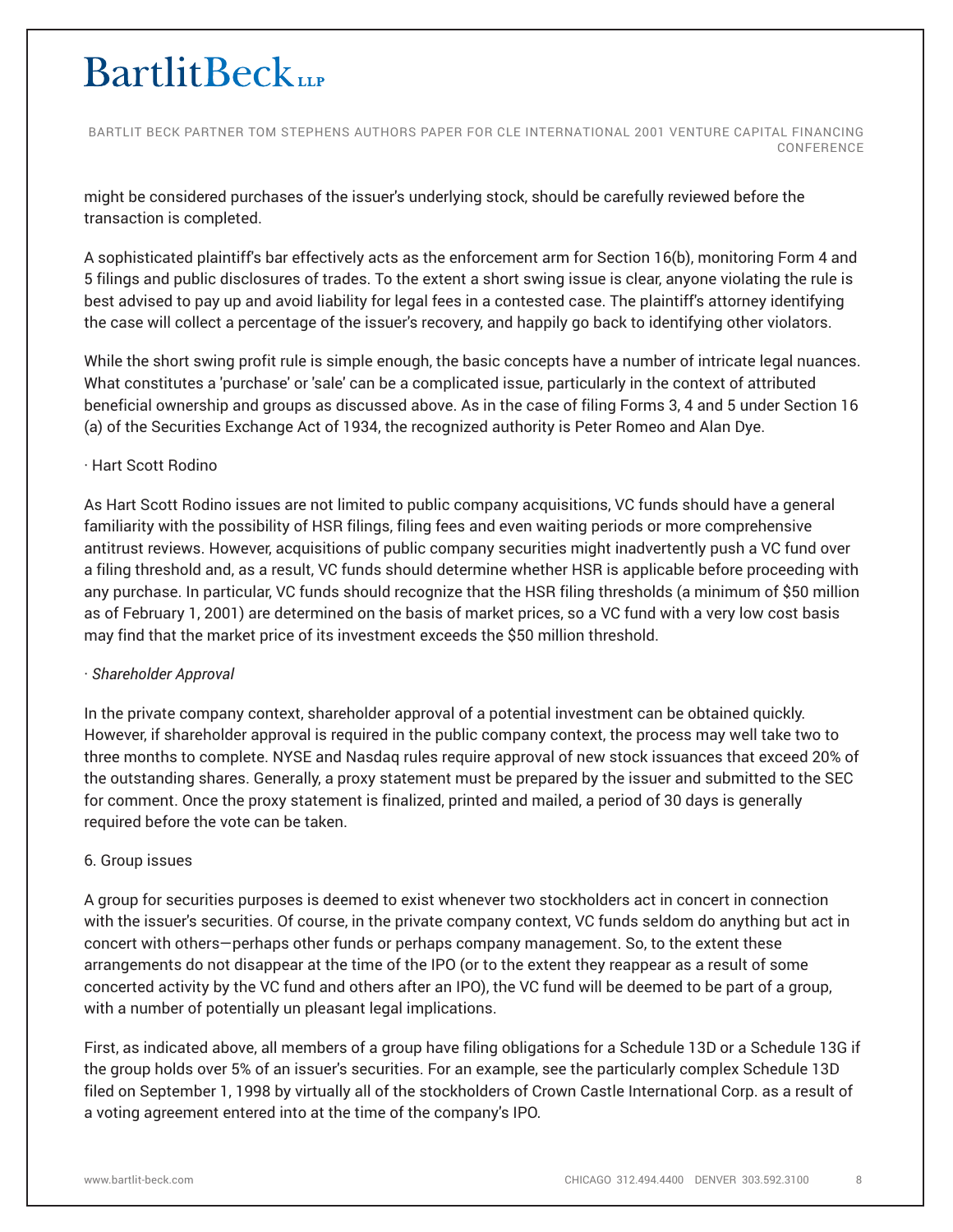BARTLIT BECK PARTNER TOM STEPHENS AUTHORS PAPER FOR CLE INTERNATIONAL 2001 VENTURE CAPITAL FINANCING CONFERENCE

Second, group members may find themselves subject to filing Forms 3, 4 and 5 and to short swing profit liability under Section 16(b) of the Securities Exchange Act of 1934. Under the SEC's interpretations of its rules, all shares held by a group are attributed to each member of the group in order to determine whether the group member is a 10% stockholder or not. While short swing profit liability only attaches to those shares in which the group member has a 'pecuniary interest,' the formation of the group may create Section 16(b) liability when none existed before.

Third, group activity may have unpleasant effects under antitakeover provisions. Most poison pills and antitakeover statutes have very broad definitions of beneficial ownership that may inadvertently implicate activity by VC funds.

### 7. Board membership

### · Options and board compensation

A number of VC fund agreements provide that at least some, if not all, compensation paid to a VC fund manager for serving as a board member is considered compensation to the VC fund, or at least serves as an offset to management fees. These provisions raise issues with respect to payment of taxes on any such compensation (an issue for private portfolio companies as well as public portfolio companies) and transferability of any options or stock received as compensation. Generally, for tax as well as securities laws, the fund representative on the portfolio company board will continue to hold any options until exercised, although it may be advisable for any public disclosures (Form 3, 4 or 5 filings, Schedule 13D or 13G filings, and the issuer's prospectus or proxy statement reports on beneficial ownership) to acknowledge the VC fund's interest in any such options.

# · Fiduciary duties

As a member of the Board, directors owe fiduciary duties to the company's stockholders. Ordinarily, this presents no particularly troublesome issues for a representative of a VC fund holding stock in the issuer indeed, it is generally considered a good idea for directors to be stockholders. However, VC fund representatives should be sensitive to the problems that may arise when fiduciary duties owed to a portfolio company's stockholders conflict with those owed to the VC fund's investors.

#### · Taking an active role when management stumbles

A difficult situation for VC fund representatives on a public board arises when management stumbles. Obviously, these situations are hardly unknown to VC funds' private investments. However, in the context of a public company, an added layer of complexity exists. First, information about management shakeups is likely to be considered material, implicating insider trading and public disclosure issues, and requiring a review of any trading activity by the company and by the VC fund. Second, VC fund representatives may be unaccustomed to —and none too happy about—public inquiries from stockholders, analysts or the press—and perhaps private inquiries from the SEC, the New York Stock Exchange, Nasdaq, or law enforcement. Third, to the extent action by the VC fund itself is required, the VC fund's activities may implicate the group issues discussed above. Successfully maneuvering through the minefield of possible issues and pitfalls requires care and experienced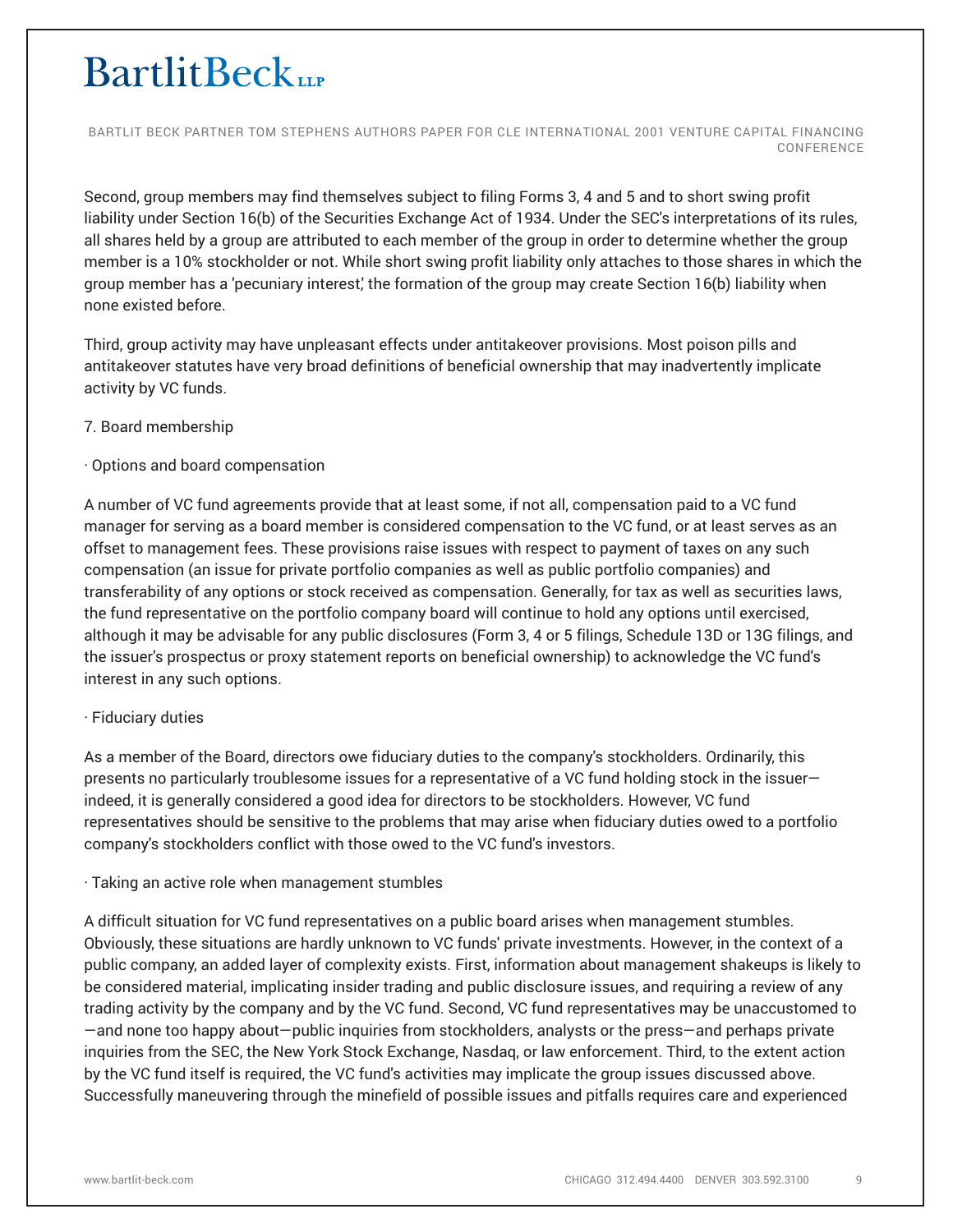BARTLIT BECK PARTNER TOM STEPHENS AUTHORS PAPER FOR CLE INTERNATIONAL 2001 VENTURE CAPITAL FINANCING CONFERENCE

#### counsel.

### · When to call it quits

In troubled companies, it is not always clear to whom fiduciary duties are owed—indeed, those duties may be owed to creditors rather than stockholders. Circumstances may also exist where the obligations of VC fund representatives to all stockholders conflict with their obligations to the VC fund. In any of these situations, it is probably advisable for the VC fund representative to resign as a director. Generally speaking, no liability attaches to a resignation as a director.

### 8. Director and Officer Liability

### *· Shareholder lawsuits*

Shareholder lawsuits are simply a fact of life for public companies. Any public company with a reasonably large following or market capitalization can virtually be assured of a shareholder lawsuit within hours of announcing unexpected bad news—such as an earnings disappointment. Indeed, plaintiffs' lawyers appear to look for lawsuits merely by watching for sudden stock price drops. Mergers and acquisitions is also a ripe area for shareholder lawsuits.

High tech and VC-backed companies have been active in attempting to stem the tide of shareholder lawsuits, with little success. In economic terms, fighting a shareholder lawsuit, even one that is clearly without merit, is often a losing proposition. Three factors conspire to make settlement of many lawsuits a virtual certainty. First, the management of public companies often faces the specter of extensive time and effort required to defend a lawsuit. Second, insurance coverage frequently covers a substantial portion of the settlement (often 80% plus or minus), but little of the maximum potential liability, making settlement difficult to resist on cost-benefit terms. Third, cases can often be settled prior to trial for out-of-pocket amounts that are not far different from the costs the company will bear from the trial itself, even assuming a complete victory for the company. So until this dynamic changes, or until the role of shareholder lawsuits in our legal system—essentially to police management abuses—changes, expect shareholder lawsuits to be a very real threat for public companies and the VC fund representatives that serve as directors of public companies.

#### *· D&O policies*

The risk of shareholder lawsuits, no matter how remote, means that D&O insurance coverage is a standard cost of being a public company. VC funds should consider whether to permit fund partners to serve as directors on public companies without adequate D&O coverage. Coverage is generally available at (somewhat) reasonable premiums, and is likely to be critical in attracting qualified independent directors as well.

#### · Indemnification agreements

In addition to D&O coverage, VC funds may want to insist that portfolio companies enter into indemnification agreements with any fund partner serving as a director. Indemnification agreements generally do not expand the scope of permitted indemnification coverage, but they should grant the director the right to certain otherwise optional indemnification protections, such as advancing expenses in litigation.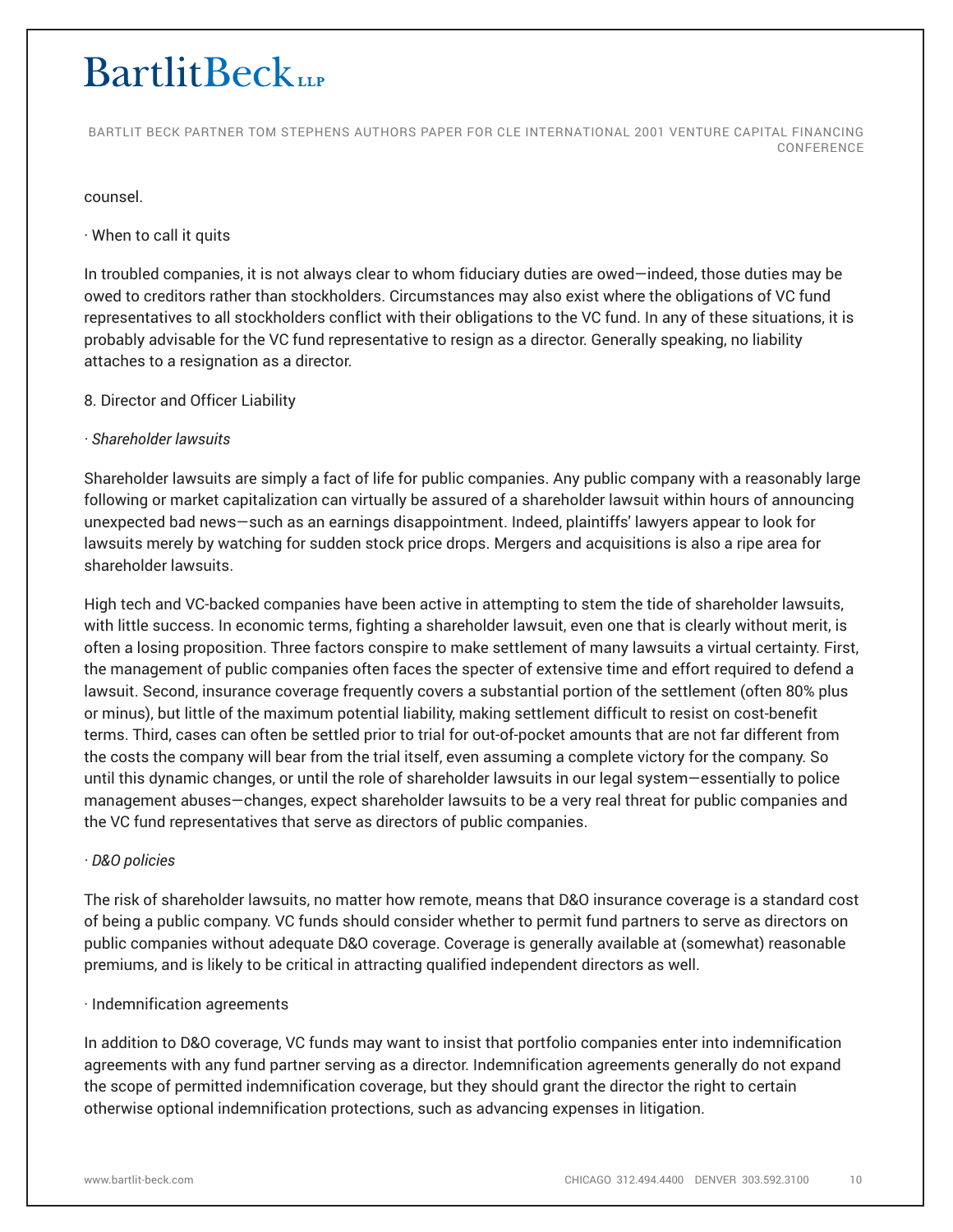BARTLIT BECK PARTNER TOM STEPHENS AUTHORS PAPER FOR CLE INTERNATIONAL 2001 VENTURE CAPITAL FINANCING CONFERENCE

# 9. Public Conflict of Interest/ Related Party Transaction Disclosures

Both the SEC's Regulation S-X (Rule 404) as well as the accounting rules require disclosure of transactions between public companies and officers and directors or significant shareholders. This issue will first surface in reviewing the IPO prospectus, but continues to show up in footnotes to annual financial statements and in proxy statements.

### 10. Selling a Public Company

Even the prospect of selling a public portfolio company carries a different panoply of problems from those encountered when a private portfolio company is involved. Several issues that must be considered:

### · *Public Disclosure*

At some point during the negotiations, the question of whether applicable SEC rules might require a public portfolio company to publicly announce a potential or pending transaction will be raised. Needless to say, those negotiating the transaction seldom favor moving the negotiations into a fishbowl.

### · *Fiduciary Duties and Shareholder Lawsuits*

As indicated above, fiduciary duties come into sharp focus during the sale process for a public company. In addition, no public company merger can avoid the potential risk of shareholder lawsuits, which may take several years to resolve even after a transaction is completed.

# PubCo Rescue Project

PubCo has run into trouble. VC Funds, which still hold a significant portion of their original investment and a significant percentage of PubCo's stock, decide to make a new investment in order help PubCo get back on track. The investment has standard VC terms:

- New series of preferred stock, convertible into common stock
- Registration rights
- Shareholders agreement, providing for additional director seat
- Warrants

The rescue project has a number of nuances now that PubCo is public and not private:

- PubCo's problems and the proposed solutions may be material inside information until disclosure is made to the public. PubCo files a Form 8-K to announce the transaction when a term sheet is signed. VC Funds should take care in keeping this information confidential until disclosed by PubCo.
- The transaction will implicate PubCo's related party disclosure requirements because, among other reasons, the VC funds have existing representation on the board. As a result, the transaction will be mentioned in PubCo's financial statements and proxy statement.